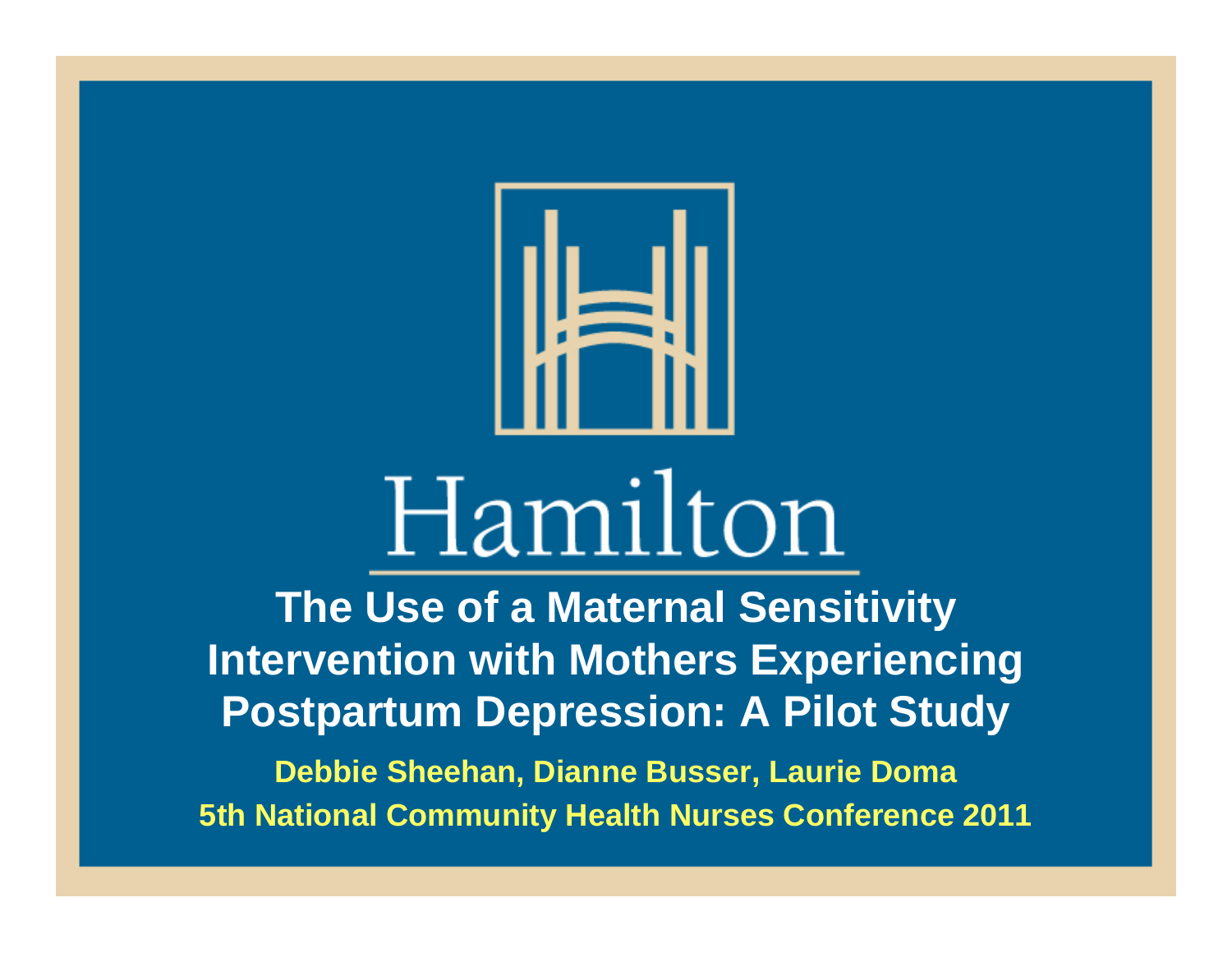## **Focus of Presentation:**

- Review study methodology
- Demonstrate the intervention technique using actual videotape clips of a depressed mother
- Describe the use of assessment tools:

– N-CAST & Ainsworth

• Present preliminary practice recommendations for use of this intervention with a focus on PHN role

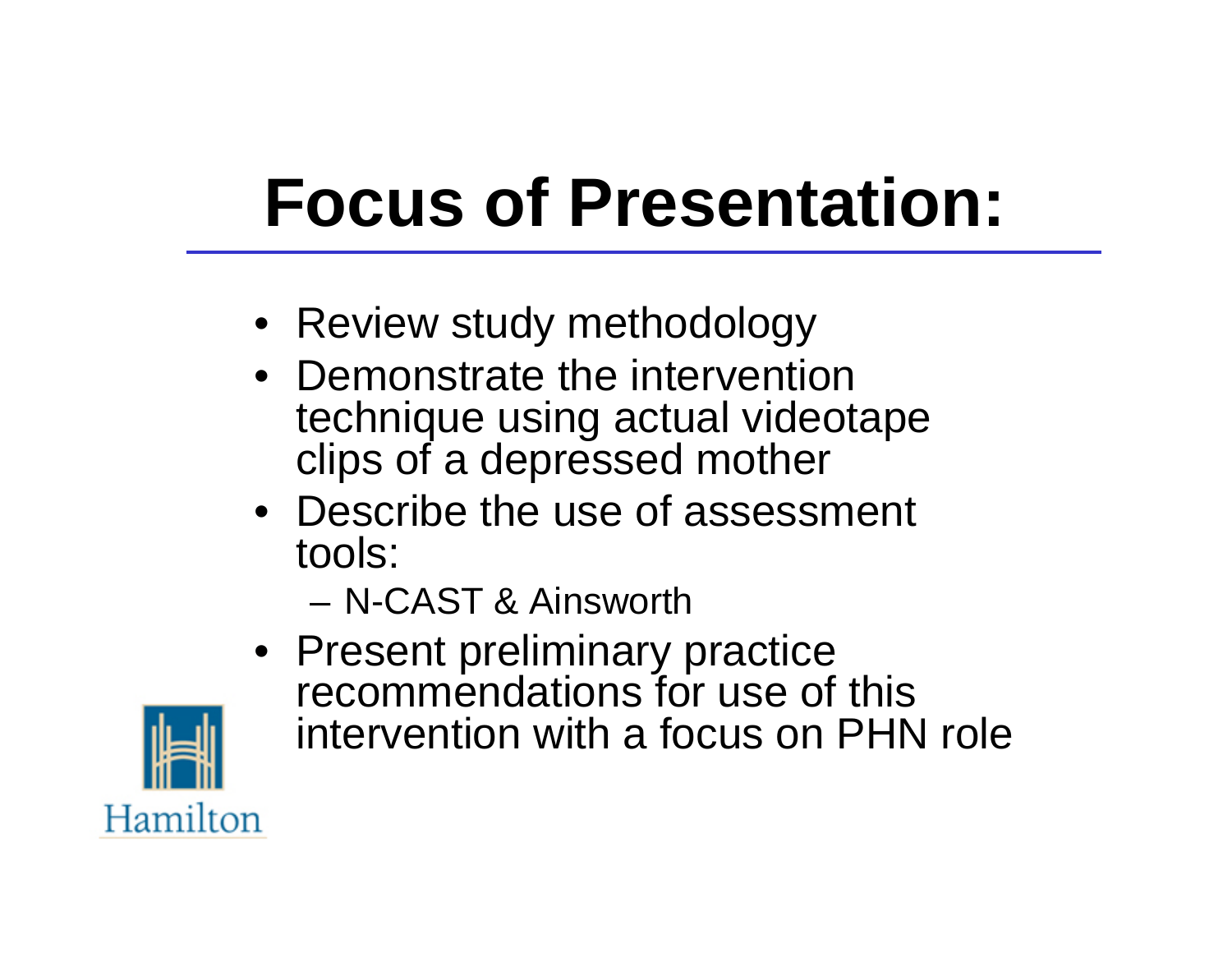## **Attachment**

- Affectionate bind between infant and primary caregiver
- Complex process of mutual regulation involving the active participation of the mother and infant
- Secure attachment = ability of primary caregiver to respond sensitively to infant cues and signals

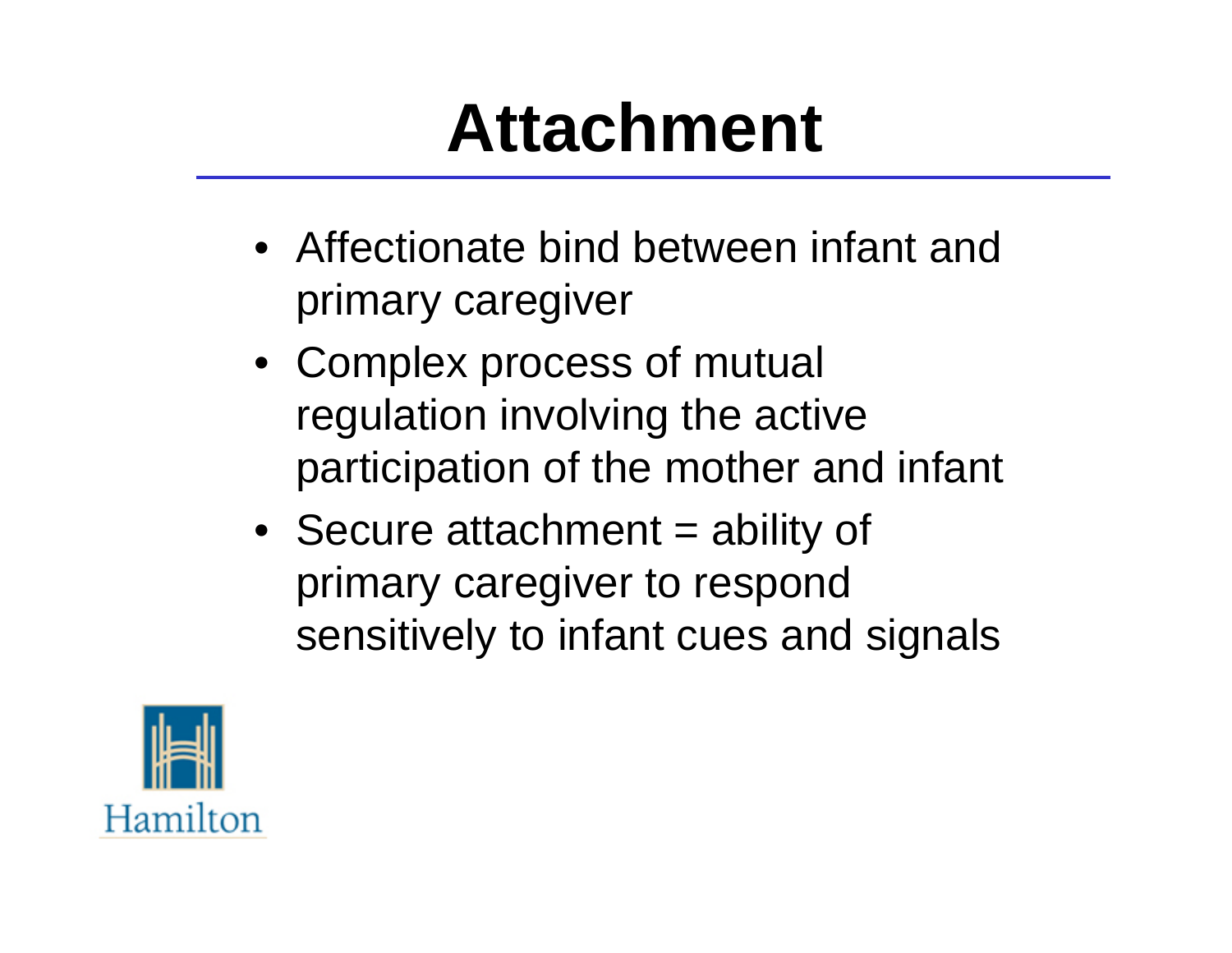### Ainsworth Model

#### **Sensitivity Versus Insensitivity:**

- Parent receives baby's signal
- Receives signal correctly
- Selects an adequate reaction from their own repertoire
- Applies technique correctly

#### **Cooperation Versus Interference:**

- Actively engages with baby
- Recognizes baby as separate and autonomous



• Never interferes with baby abruptly or forcefully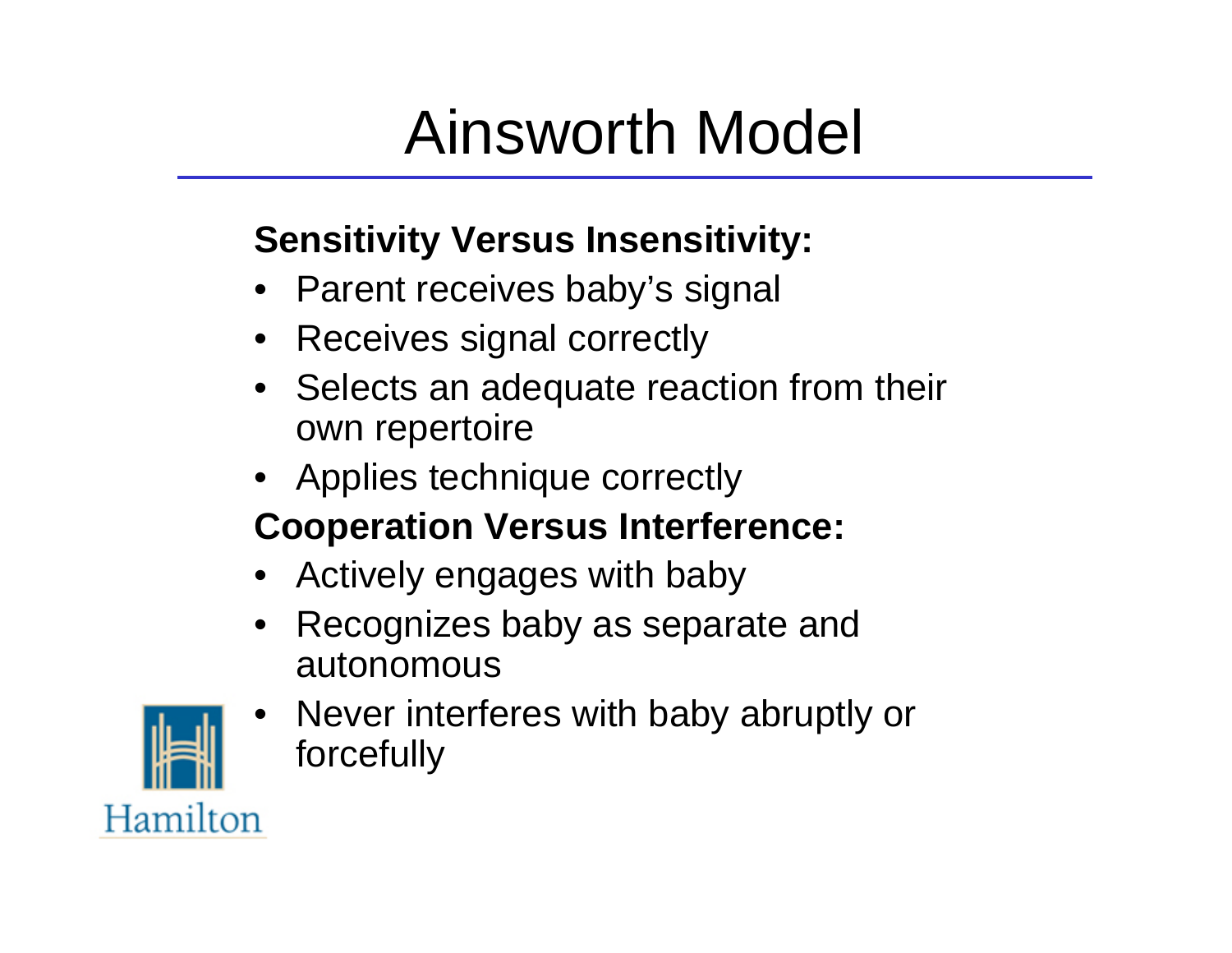## **Postpartum Depression**

- PPD interferes with positive maternal-infant interaction and development of secure attachment
- Interventions that focus solely on tx of PPD are insufficient to address mother-infant relationship



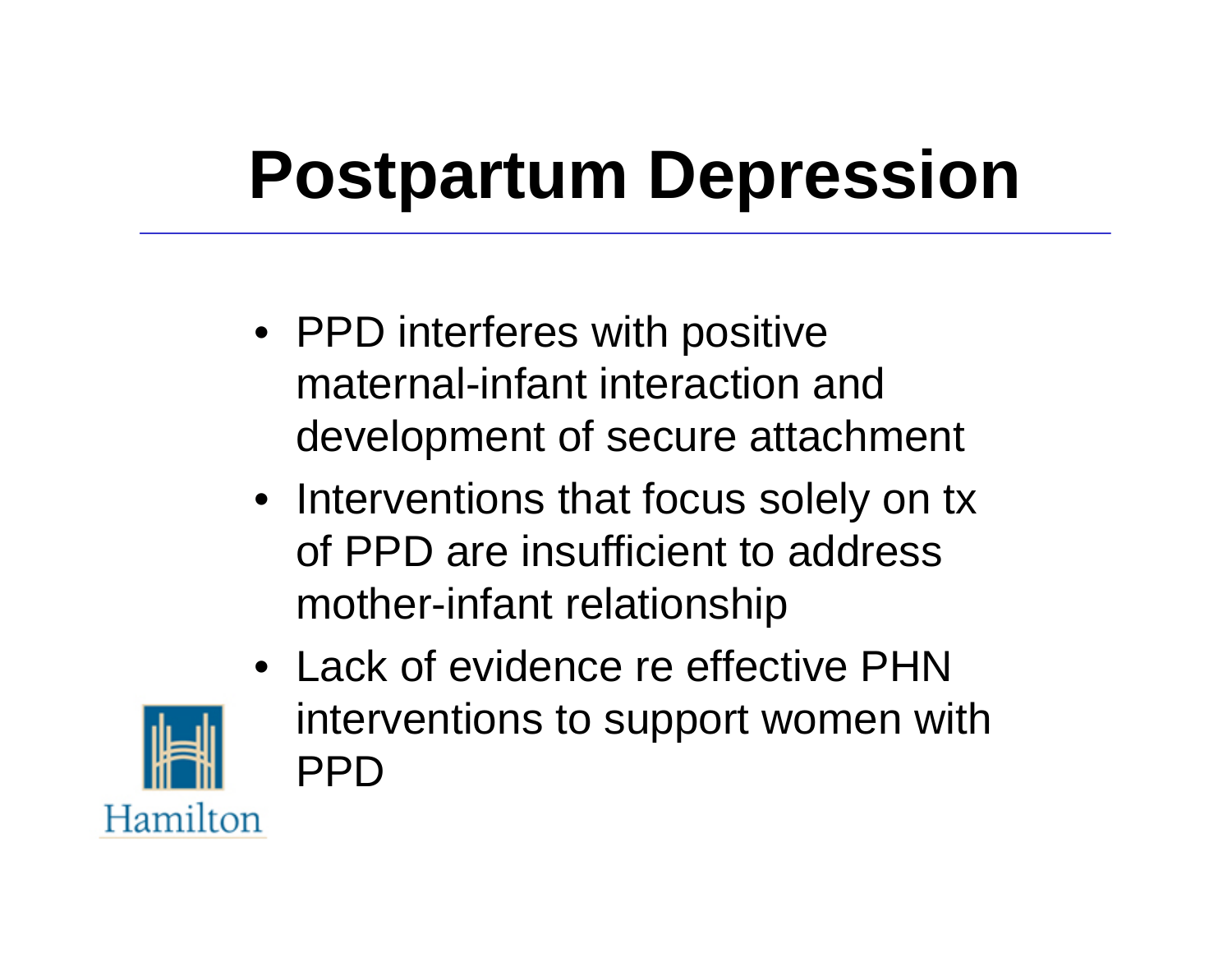## **Intervention**

Public health nurses are trained in:

- Videotaping maternal-infant interaction during home visits
- Providing guidance to mothers to improve their ability to interpret and sensitively responding to their infant's cues
- Use of Ainsworth and NCAST tools

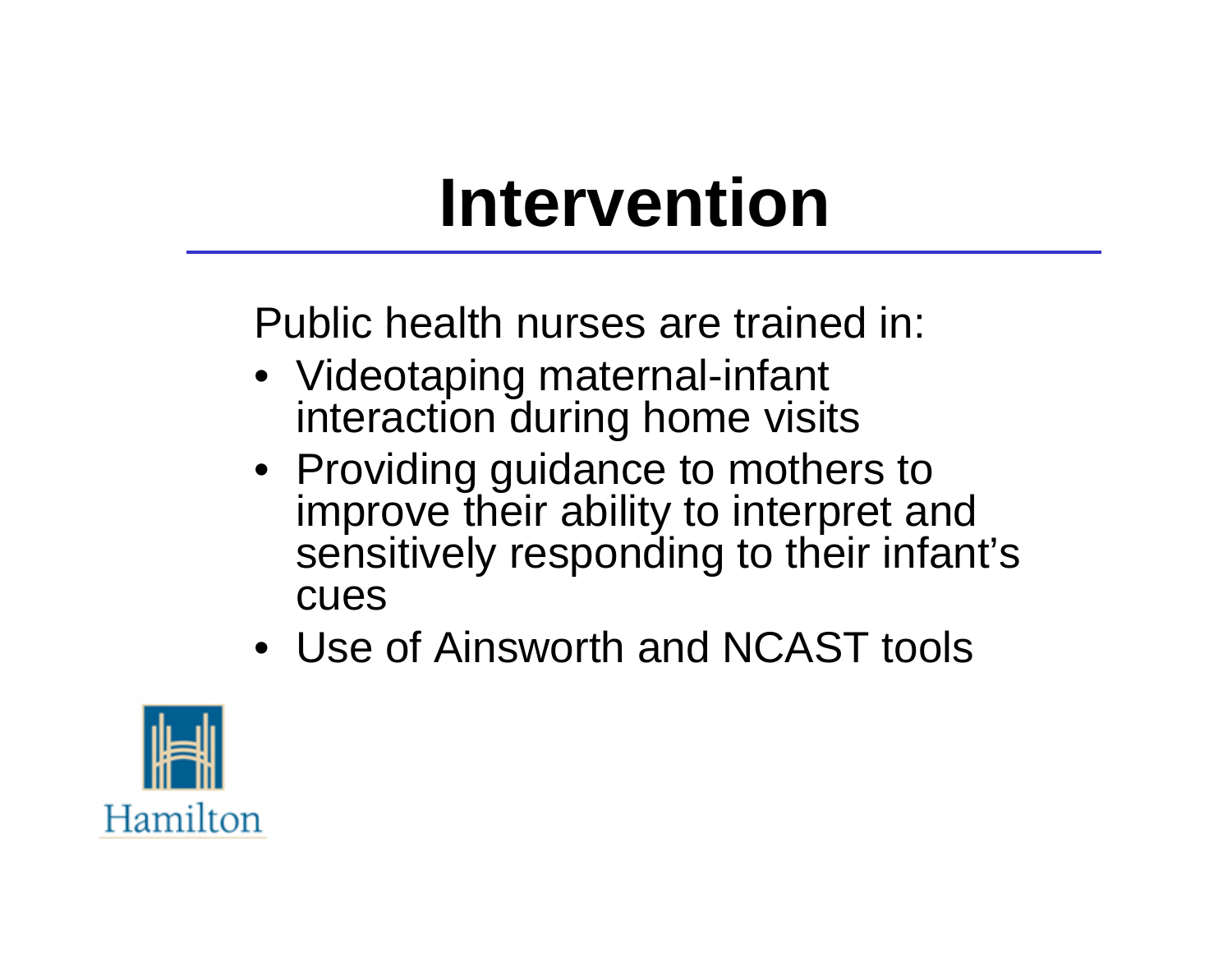### **Five Principles of the Program:**

- Early intervention
- Home visits by PHN
- Improved quality of the mother-baby intervention
- Early treatment of maternal depression
- Strengthen social support

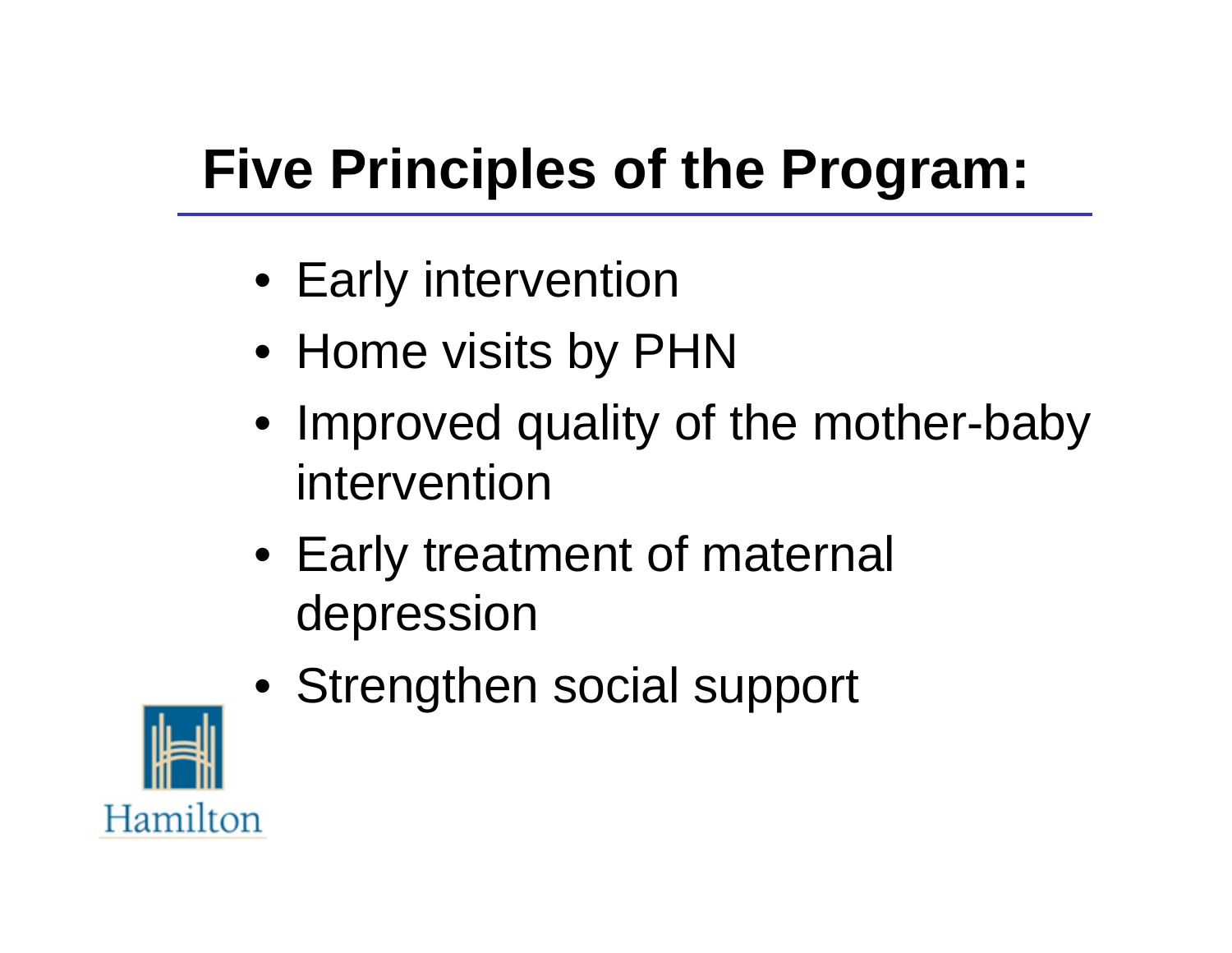## **Goals of Study**

- To determine the feasibility of training PHNs to use the sensitivity intervention during home visits with mothers diagnosed with PPD
- To determine if the use of this intervention is potentially effective in increasing maternal sensitivity.

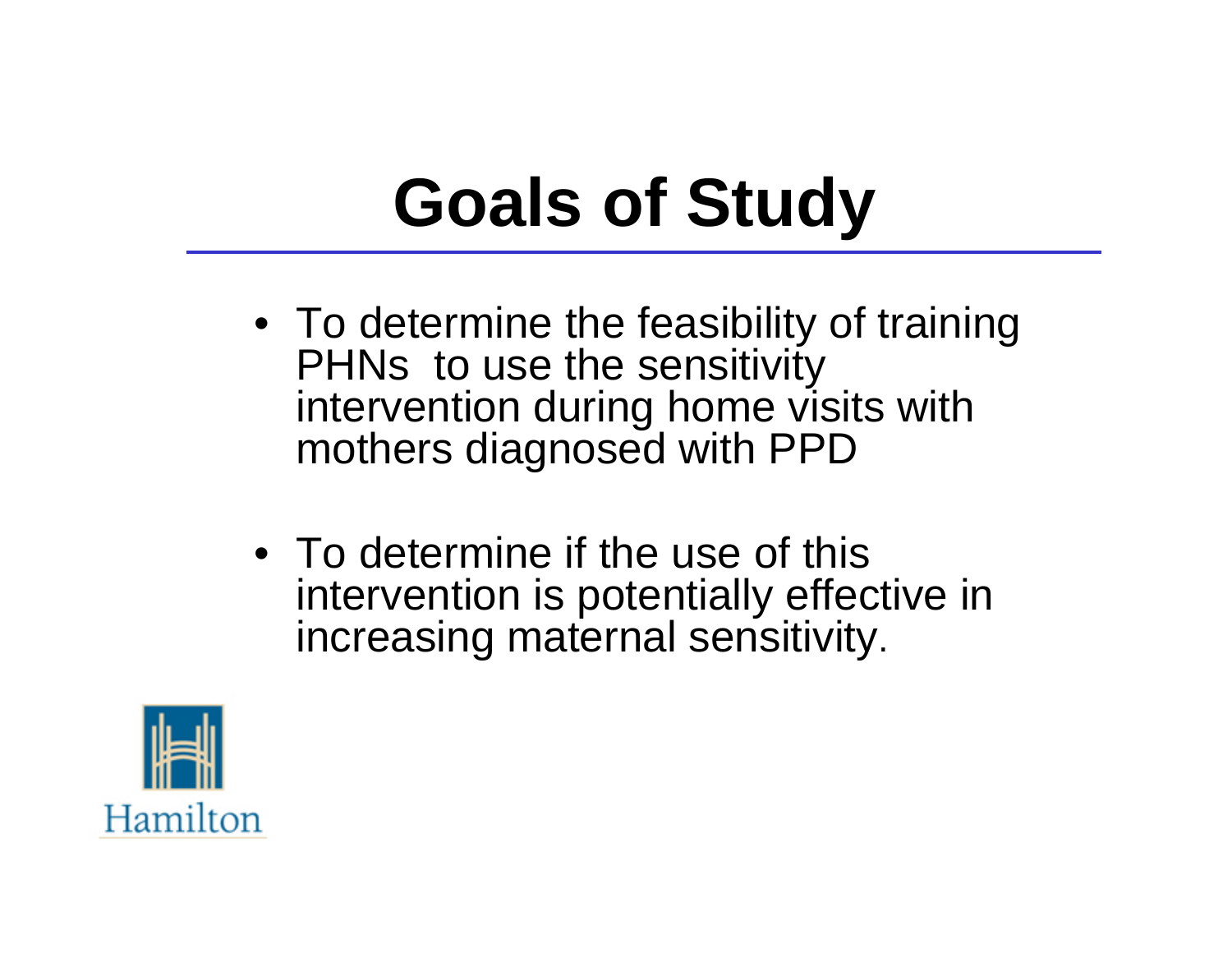## **Eligibility:**

- Edinburgh Screens >12
- First time mother
- > 19 years of age
- Mother has custody of their baby
- Mother is primary caregiver
- Resides in the City of Hamilton
- Fluent in English
- Clinically stable (not hospitalized)
- Mother receiving medical treatment for their depression
- Mother competent and able to complete questionnaires and interviews
- Healthy baby: singleton, full-term (minimum of 37 weeks gestation)



• Baby between the age of 0-12 months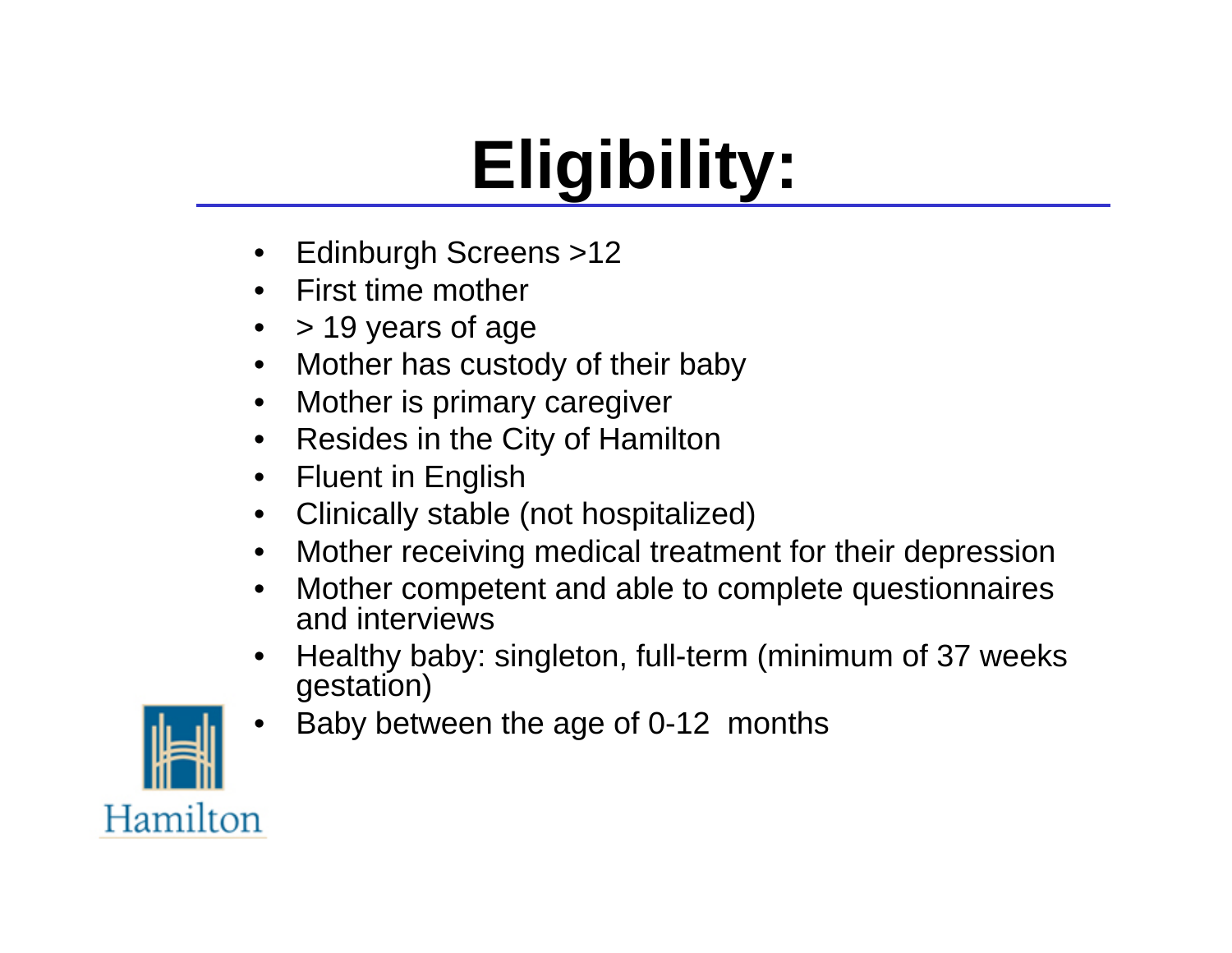#### **Maternal Sensitivity Study Recruitment Process** Total Sample = 60 Mother-Infant Dyads



FHV = Family Home Visitor PHN = Public Health Nurse HBHC = Healthy Babies, Healthy Children Program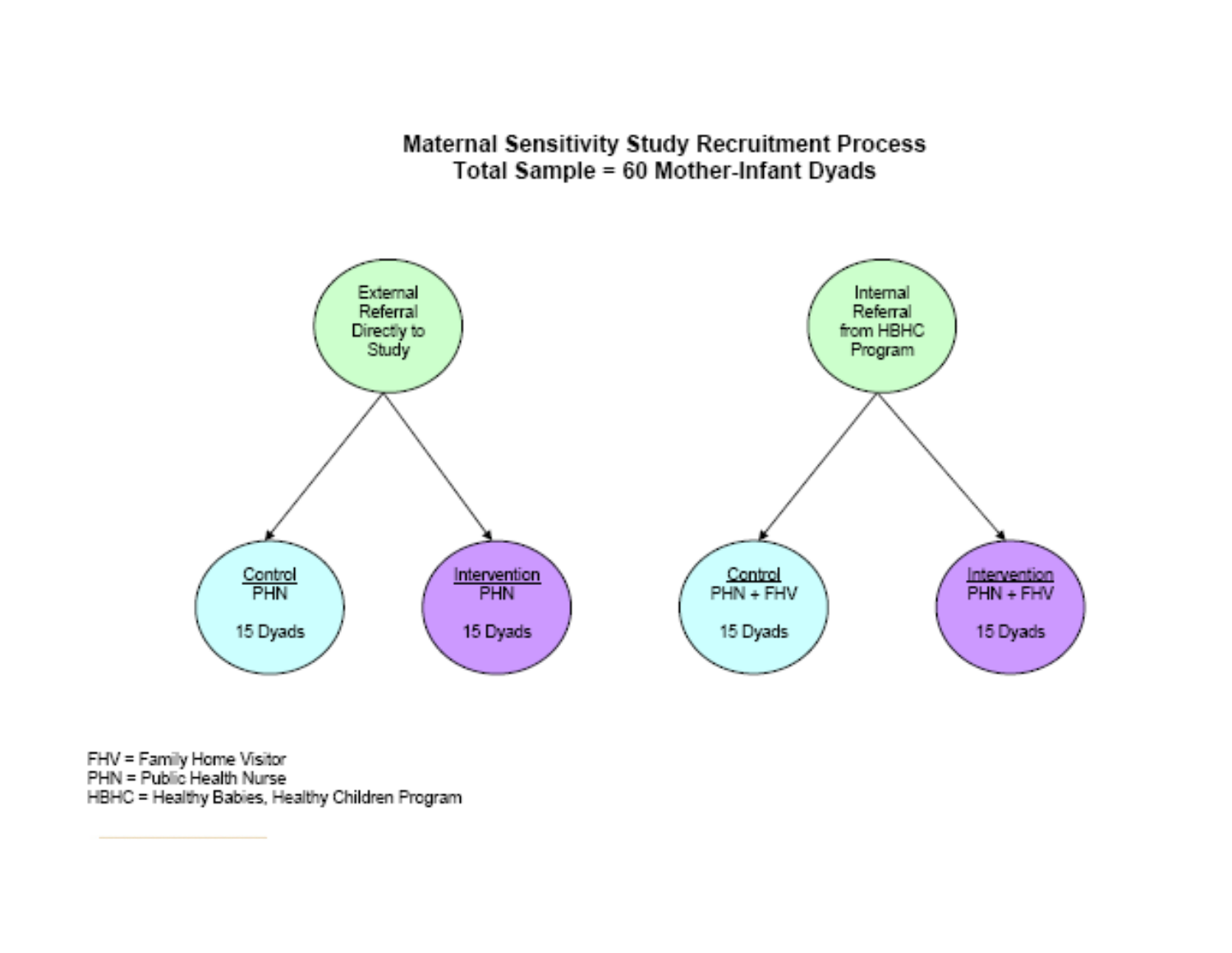#### **Study Measures**

| <b>Visit</b>                                           | <b>Intervention Group</b>                 |
|--------------------------------------------------------|-------------------------------------------|
| <b>Baseline</b><br><b>Visit</b>                        | <b>NCAST</b>                              |
|                                                        | Videotape                                 |
|                                                        | Copy of HBHC Parkyn Obtained              |
|                                                        | <b>Copy of Family Assessment Obtained</b> |
|                                                        | Physician letter sent                     |
| 8-10 visits                                            | Intervention *                            |
| •Individual Interview (after last visit)               |                                           |
| •NCAST (6 months after initial visit)                  |                                           |
| •Individual interview (3 months after first interview) |                                           |

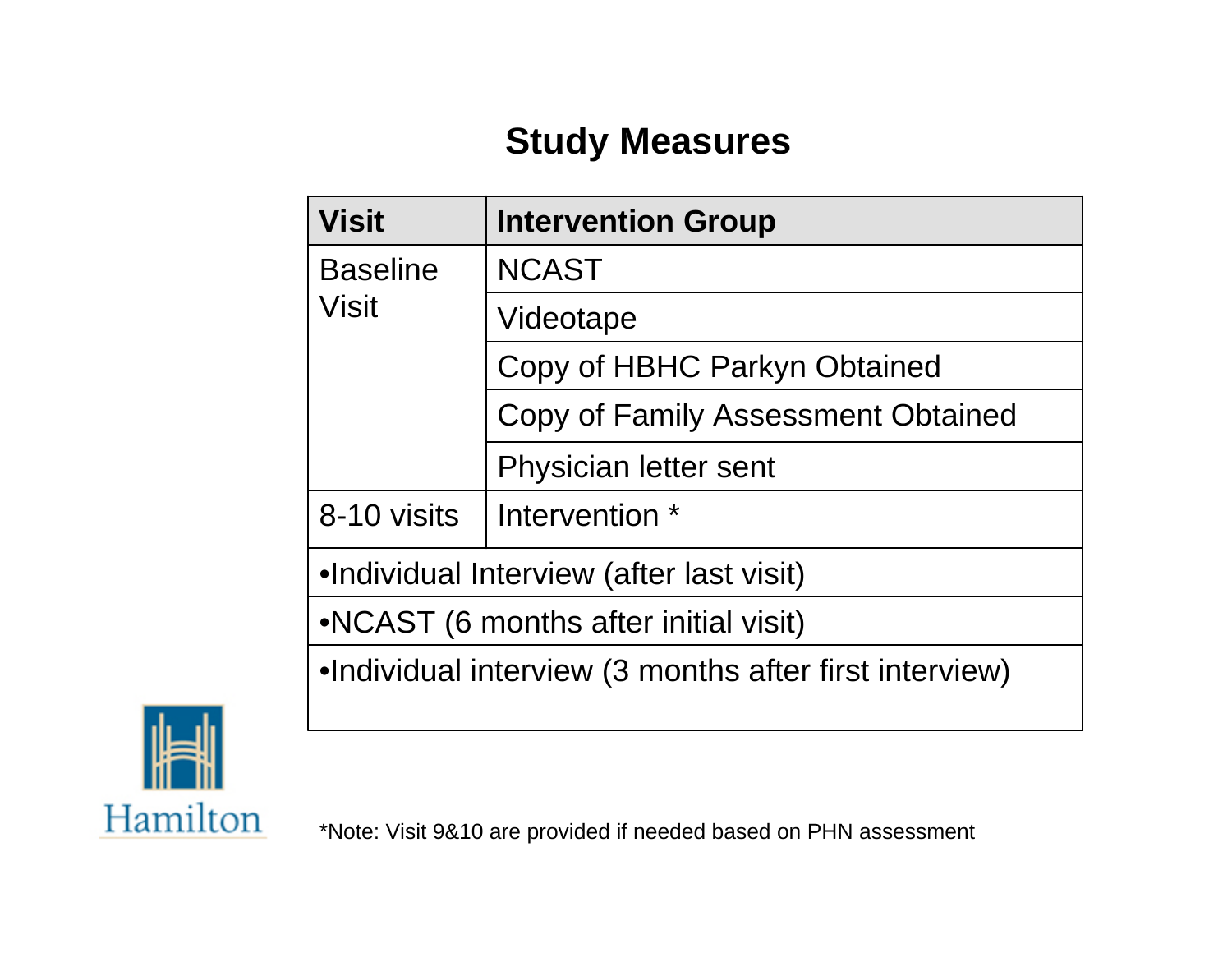### **Focus of Home Visits**

- **1-2 Visits: Getting acquainted**
	- Ainsworth scales:
	- Counselling goals established based on assessment

#### • **6-8 Visits: Discuss counselling goals with mother**

- Improving responsiveness
- Adjusting negative perceptions about herself in relationship to her child
- Reducing interference
- Promoting cooperation
- Expanding positive interactions between the parent and child
- Learning to stand up for oneself more
- Other counselling goals
- **1 Visit: Evaluation of the counselling**
	- Awareness of the change
	- Strengthen the new behaviour

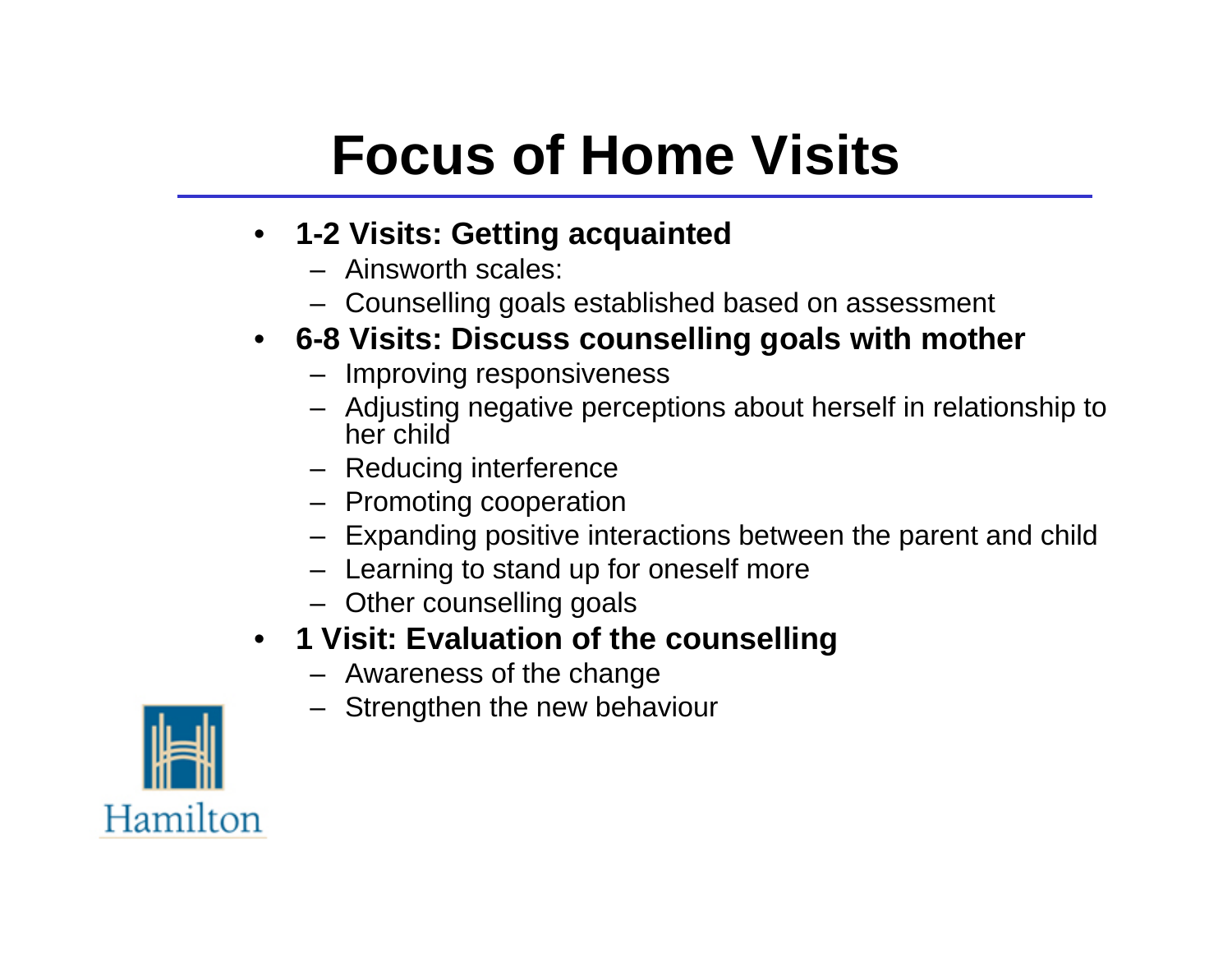### **Parent-Baby Intervention:**

- Techniques:
	- Role Modelling
	- Practical support for caring for baby
	- Baby massage
	- Strengthening of positive interactions and techniques from the video interaction
	- Increase insight into negative behaviours with baby
- Assessment of:
	- Client motivation
	- Openness to PHN suggestions
	- Initiating contact with baby
	- Ability to learn

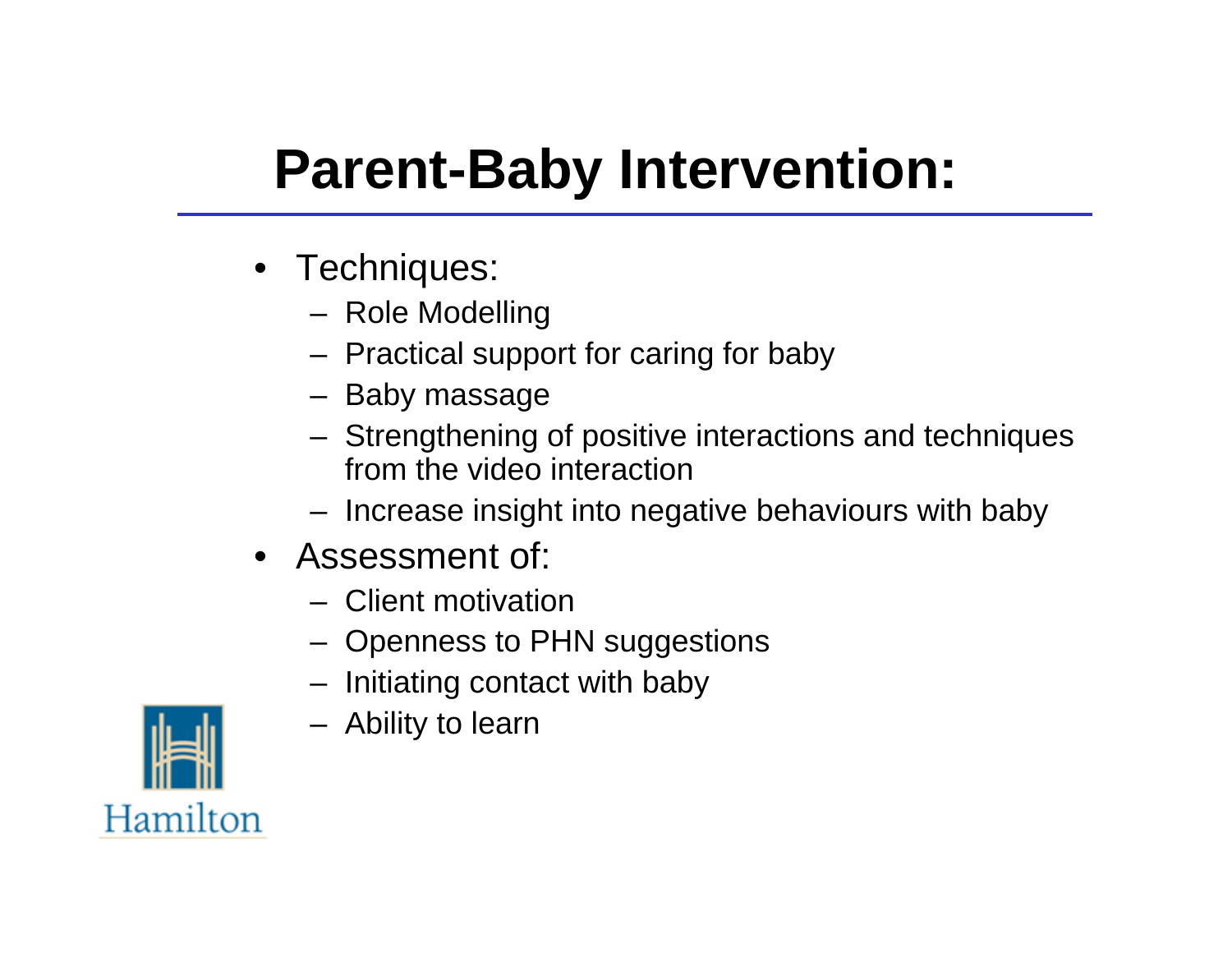### **Example of Video**

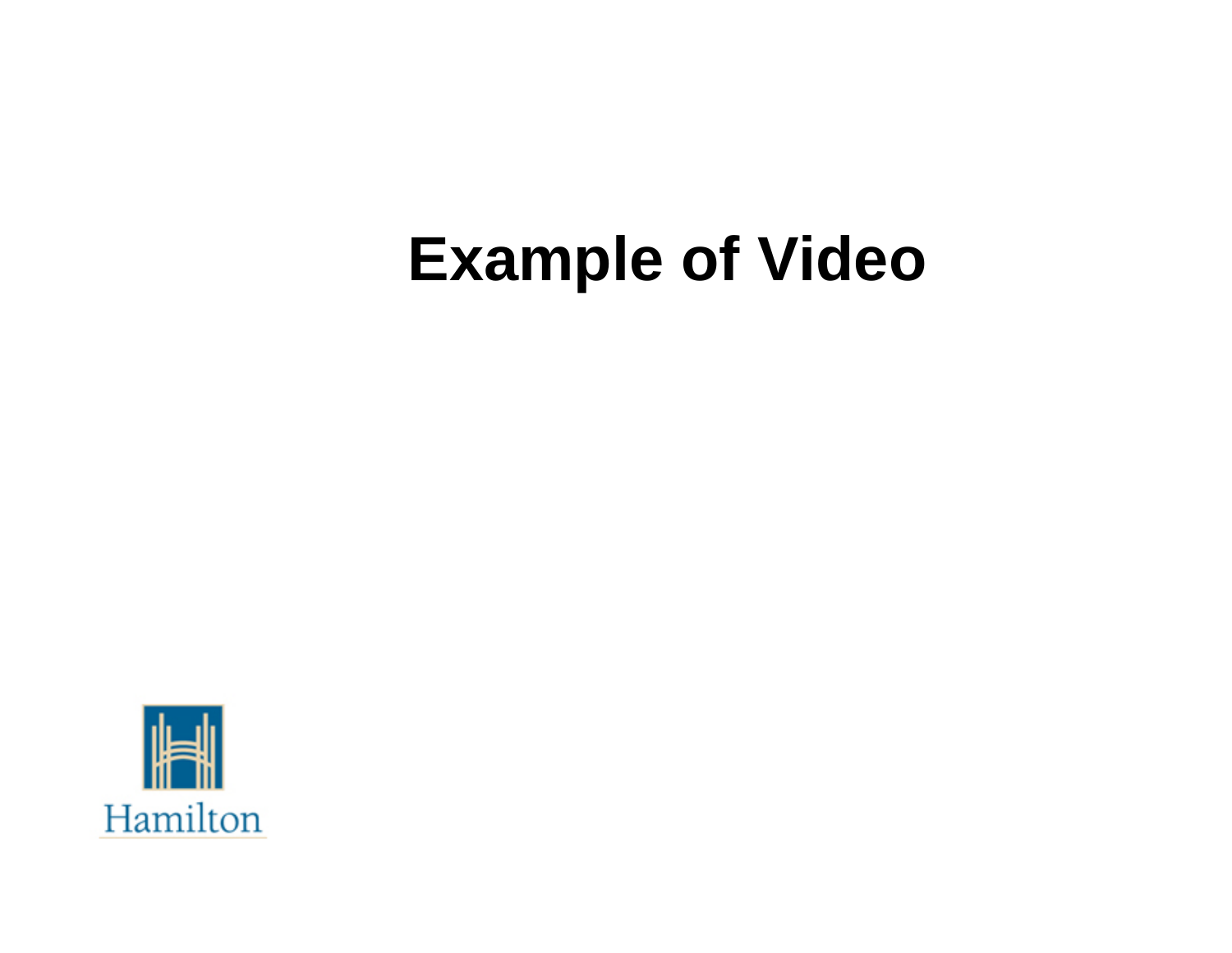#### **Initial Reflections & Recommendations:**

- PHNs felt training offered them very concrete strategies for working with depressed mothers
- Intervention is easy to use in home
- Mother found seeing the videotape very helpful
- Remarkable improvement in responsiveness of baby despite mother still being depressed



• PHNs keen to begin using intervention